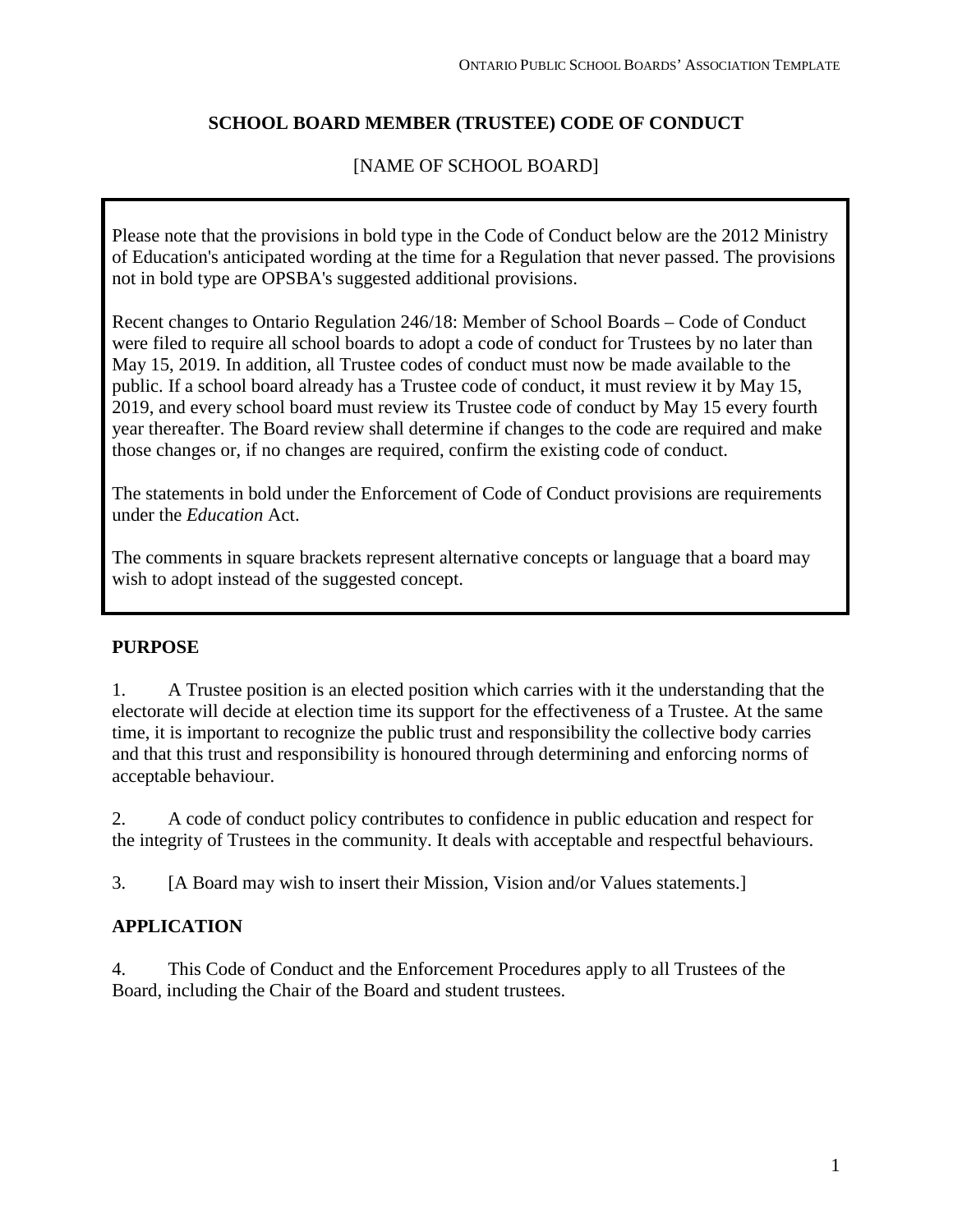# **CODE OF CONDUCT**

# *Integrity and Dignity of Office*

5. **Trustees of the Board shall discharge their duties loyally, faithfully, impartially and in a manner that will inspire public confidence in the abilities and integrity of the Board.**

6. **Trustees of the Board shall recognize that the expenditure of school board funds is a public trust and endeavour to see that the funds are expended efficiently, in the best interests of the students.**

7. Trustees, as leaders of the Board, must uphold the dignity of the office and conduct themselves in a professional manner, especially when attending Board events, or while on Board property.

8. Trustees shall ensure that their comments are issue-based and not personal, demeaning or disparaging with regard to Board staff or fellow Board members.

9. Trustees shall endeavour to participate in trustee development opportunities to enhance their ability to fulfill their obligations.

## *Avoidance of personal advantage and conflict of interest*

10. **No Trustee shall accept a gift from any person or entity that has dealings with the Board if a reasonable person might conclude that the gift could influence the Trustee when performing his or her duties to the Board.** However, this does not, for example, preclude a Trustee from accepting a free ticket or admission to a charitable event or professional development event. [If a Board has a policy regarding Trustees receiving gifts, it should be referred to here]

11. **A Trustee shall not use his or her office to advance the Trustee's interests or the interests of any family member or person or organization with whom or with which the Trustee is** related or **associated.**

## 12. **No Trustee shall use his or her office to obtain employment with the Board for the Trustee or a family member.**

## *Compliance with Legislation*

13. **A Trustee of the Board shall discharge his or her duties in accordance with the**  *Education Act* and any regulations, directives or guidelines thereunder **and comply with the** *Municipal Freedom of Information and Protection of Privacy Act*, and any other relevant legislation. [Please note that the Ministry of Education's proposed provincial provisions to be included in a Regulation includes "and comply with the *Municipal Conflict of Interest Act*." Before the Regulation is passed, OPSBA hopes to discuss with the Ministry deleting the reference to the *Municipal Conflict of Interest Act* for the following reason. If compliance with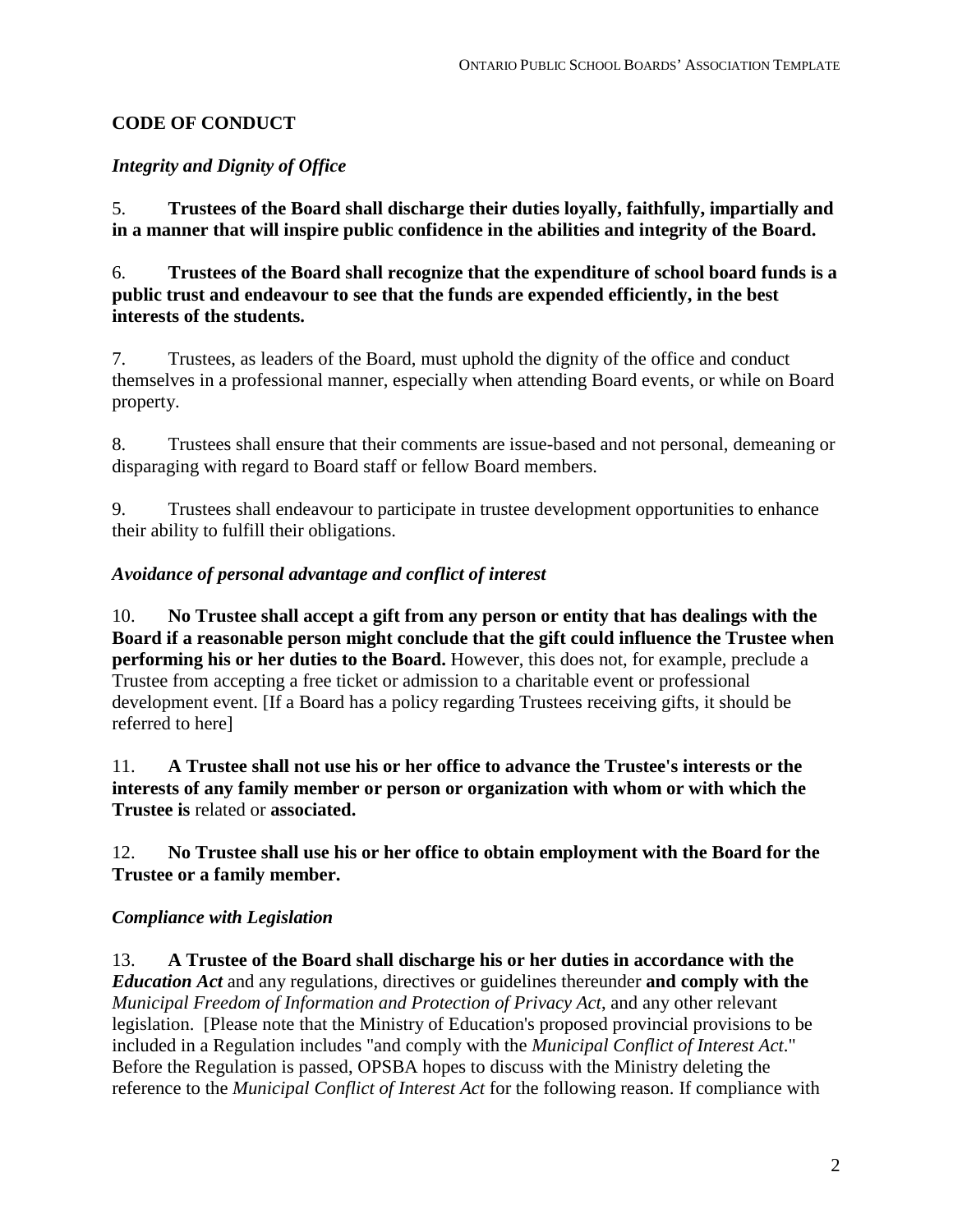the *Municipal Conflict of Interest Ac*t remains as part a part of a Trustee Code of Conduct, and an allegation is made that a Trustee has breached that *Act*, then it would require a Board to make a legal determination and finding as to whether or not a Trustee has breached that *Act*. This finding could seriously prejudice a Trustee in a subsequent court application brought by a ratepayer pursuant to that *Act*. Because the *Municipal Conflict of Interest Act* has an enforcement procedure, any allegation of a breach of that *Act* should be dealt with only under that *Act*.]

## 14. **Every Trustee of the Board shall uphold the letter and spirit of this Code of Conduct.**

15. Every Trustee shall respect and understand the roles and duties of the individual Trustees, Board of Trustees, the Director of Education and the Chair of the Board.

# *Civil Behaviour*

16. **No Trustee shall engage in conduct during meetings of the Board** or committees of the Board, **and at all other times that would discredit or compromise the integrity of the Board.**

17. **A Trustee of the Board shall not advance allegations of misconduct** and/or a breach of this Code of Conduct **that are** trivial, **frivolous, vexatious,** made in bad faith **or vindictive in nature against another Trustee of the Board.**

18. When expressing individual views, Trustees shall respect the differing points of view of other Trustees on the Board, staff, students and the public.

19. Trustees shall at all times act with decorum and shall be respectful of other Trustees of the Board, staff, students and the public.

20. All Trustees of the Board shall endeavour to work with other Trustees of the Board and staff of the Board in a spirit of respect, openness, courtesy, and co-operation.

# *Respect for Confidentiality*

21. **Every Trustee shall keep confidential any information disclosed or discussed at a meeting of the Board** or committee of the Board, **or part of a meeting of the Board** or committee of the Board, **that was closed to the public**, and keep confidential the substance of deliberations of a meeting closed to the public, **unless required to divulge such information by law** or authorized by the Board to do so.

## 22. **No Trustee shall use confidential information for either personal gain or to the detriment of the Board.**

23. Trustees shall not divulge confidential information, including personal information about an identifiable individual or information subject to solicitor-client privilege that a Trustee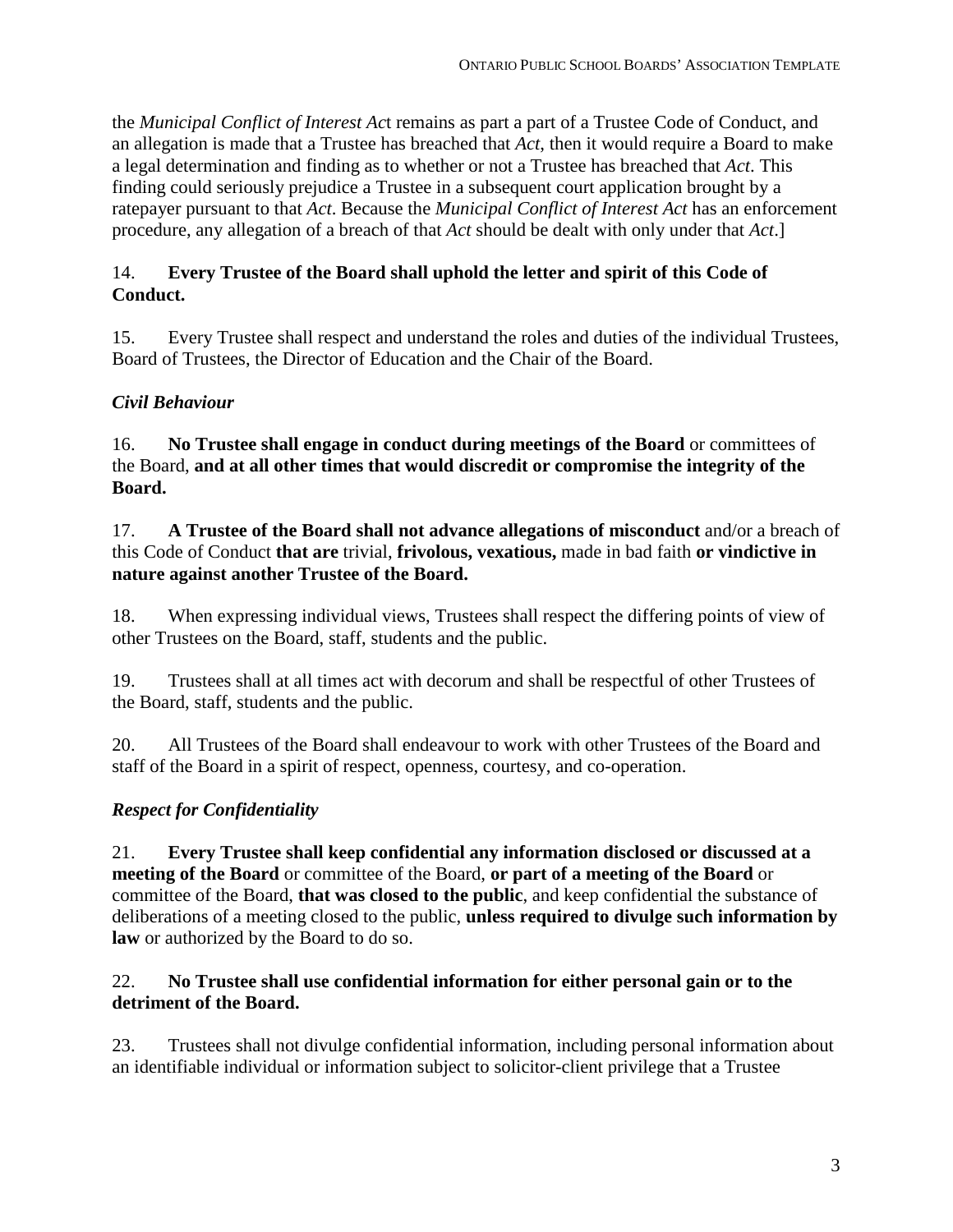becomes aware of because of his or her position, except when required by law or authorized by the Board to do so.

# *Upholding decisions*

24. **All Trustees of the Board shall accept that authority rests with the Board, and that a Trustee has no individual authority other than that delegated by the Board.**

25. **Each Trustee shall uphold the implementation of any Board resolution after it is passed by the Board.** A proper motion for reconsideration or rescission, if permitted by the Board's Rules of Order, can be brought by a Trustee.

26. A Trustee should be able to explain the rationale for a resolution passed by the Board. A Trustee may respectfully state his or her position on a resolution provided it does not in any way undermine the implementation of the resolution.

27. **Each Trustee shall comply with Board policies, procedures**, By-Laws, and Rules of Order.

28. **The Chair of the Board is the spokesperson to the public on behalf of the Board, unless otherwise determined by the Board. No other Trustee shall speak on behalf of the Board unless** expressly **authorized** by the Chair of the Board or Board **to do so**. When individual Trustees express their opinions in public, they must make it clear that they are not speaking on behalf of the Board.

# **ENFORCEMENT OF CODE OF CONDUCT**

## *Identifying a Breach of the Code*

29. **A Trustee who has reasonable grounds to believe that a Trustee of the Board has breached the Board's Code of Conduct may bring the alleged breach to the attention of the Board.** This is done through the Chair of the Board [or committee of the board. If a committee of the board is used then either in this section or the By-Laws of the Board should describe composition of committee, how it is appointed, etc.].

30. Any allegation of a breach of the Code must be brought to the attention of the Chair of the Board [or committee of the board] no later than six (6) weeks after the breach comes to the knowledge of the Trustee reporting the breach. Notwithstanding the foregoing, in no circumstance shall an inquiry into a breach of the Code be undertaken after the expiration of six (6) months from the time the contravention is alleged to have occurred.

31. Any allegation of a breach of the Code of Conduct shall be investigated following the *Informal* or *Formal* Complaint Procedures below, as the case may be.

32. It is expected that whenever possible, allegations of a breach of the Code of Conduct by a Trustee shall be investigated following the Informal Complaint Procedure. It is recognized that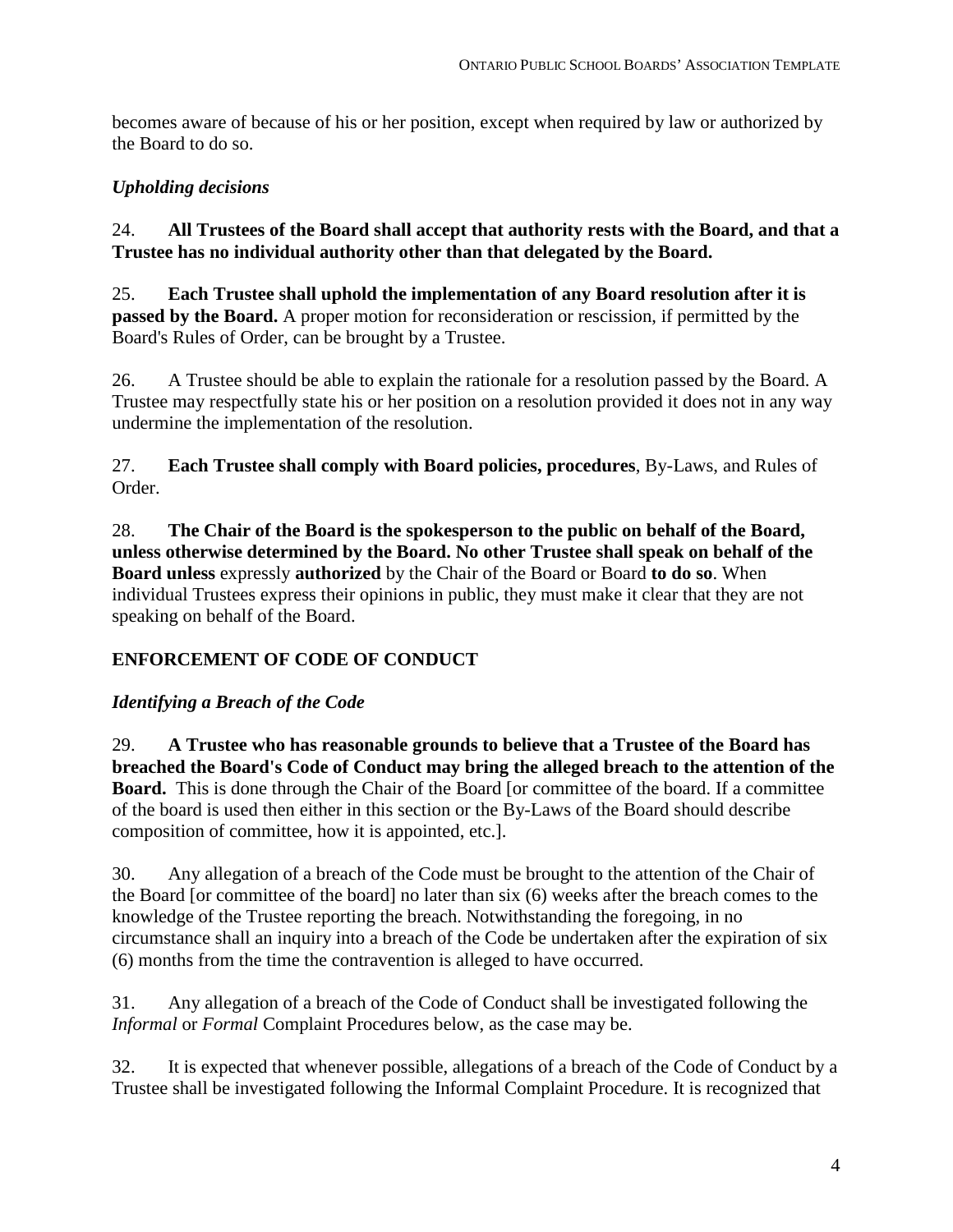from time to time a contravention of the Code may occur that is trivial, or committed through inadvertence, or an error of judgment made in good faith. In the spirit of collegiality and the best interests of the Board, the first purpose of alerting a Trustee to a breach of the Code is to assist the Trustee in understanding his/her obligations under the Code. Only serious and/or reoccurring breaches of the Code by a Trustee should be investigated following the *Formal Complaint Procedure*.

# *Chair/Presiding Officer*

33. The Code of Conduct applies equally to the Chair of the Board. In the case of an allegation of a breach of the Code by the Chair, wherever a process requires action by the Chair, it shall be modified to read the Vice-Chair of the Board.

34. Each year two alternate Trustees [alternate committee of the board] shall be chosen by the Board to be used when the circumstance warrant that one or both Trustees are needed in place of the Chair and/or Vice- Chair of the Board [committee of the board] to carry out any of the duties required under this Code of Conduct and Enforcement. In no circumstance shall the Trustee who brought the complaint of a breach of the Code of Conduct be involved in conducting any Formal Inquiry into the complaint.

35. Nothing in this Code prevents the Chair or Presiding Officer of any meeting of the Board or committee of the Board from exercising their power pursuant to s. 207(3) of the *Education Act*  to *expel or exclude from any meeting any person who has been guilty of improper conduct at the meeting*. For greater certainty, this may be done at the sole discretion of the Chair or Presiding Officer, as the case may be, and without the necessity of a complaint or conducting an inquiry before an expulsion or exclusion from a meeting. The rationale for this provision is that a Chair or Presiding Officer must have the ability to control a meeting. Any Trustee who does not abide by a reasonable expulsion or exclusion from a meeting is deemed to have breached this Code.

36. The Chair of the Board or Presiding Officer of any meeting of the Board or committee of the Board shall exercise their powers in a fair and impartial manner having due regard for every Trustee's opinion or views.

37. The Chair of the Board or Presiding Officer shall follow the special rules of order of the Board and/or the adopted Rules of Order and meeting procedures contained in any Policy or By-Law of the Board. A breach of a rule of order should be dealt with at the meeting in question by a Trustee rising to a point of order or appealing a ruling of the Chair in accordance with any applicable rule of order. Once such a motion is dealt with by the Board of Trustees, all Trustees shall abide by that decision and no further action shall be undertaken pursuant to the *Enforcement of the Code of Conduct*, except for persistent improper use of the applicable rules of order by the Chair or Presiding Officer.

# *Informal Complaint Procedure*

38. The Chair of the Board [committee of the board], on his/her [its] own initiative, or at the request of a Trustee of the Board (without the necessity of providing a formal written complaint)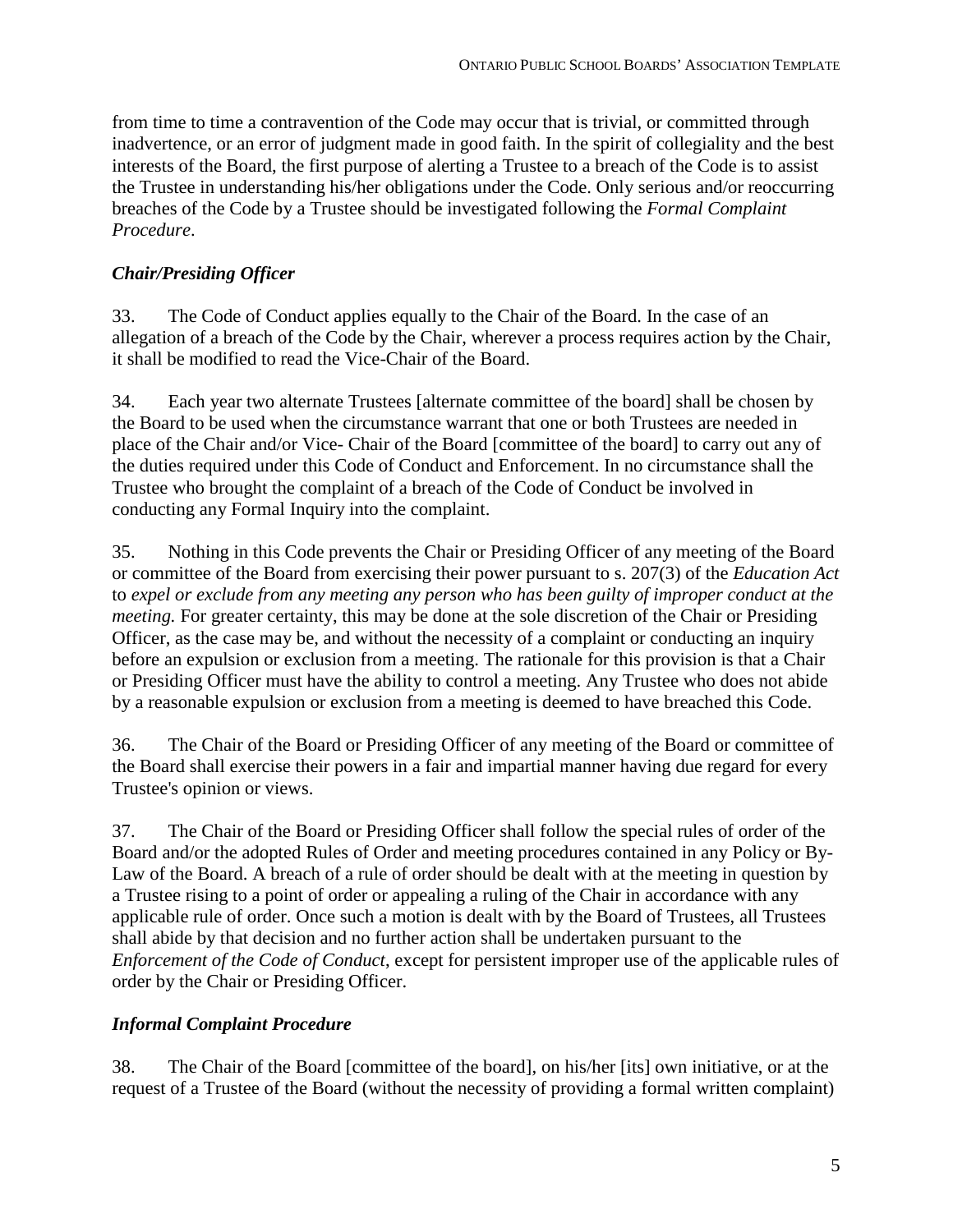who alleges a breach of the Code has occurred, may meet informally with a Trustee of the Board who is alleged to have breached the Code, to discuss the breach. The purpose of the meeting is to bring the allegation of the breach to the attention of the Trustee and to discuss remedial measures to correct the offending behaviour. The Informal Complaint Procedure is conducted in private.

39. The remedial measures may include, for example, a warning, an apology, and/or the requirement of the Trustee to engage in the successful completion of professional development training such as that offered by the Ontario Education Services Corporation *Professional Development Program for School Board Trustees*. If the Chair of the Board [committee of the board] and the Trustee alleged to have breached this Code cannot agree on a remedy, then a formal complaint may be brought against the Trustee alleged to have breached this Code and that complaint will be dealt with in accordance with the Formal Complaint Procedure below.

## *Formal Complaint Procedure*

40. A Trustee who has reasonable grounds to believe that another Trustee of the Board has breached the Board's Code of Conduct may bring the breach to the attention of the Board by first providing to the Chair of the Board [committee of the board], a written, signed complaint setting out the following: (i) the name of the Trustee who is alleged to have breached the Code; (ii) the alleged breach or breaches of the Code; (iii) information as to when the breach came to the Trustee's attention;(iv) the grounds for the belief by the Trustee that a breach of the Code has occurred; and (v) the names and contact information of any witnesses to the breach or any other persons who have relevant information regarding the alleged breach. Except as provided below, if a written complaint is filed with the Chair of the Board [committee of the board] then a formal inquiry shall be undertaken, unless the complainant subsequently withdraws the complaint or agrees that the complaint may be dealt with in accordance with the Informal Complaint Procedure.

41. In an election year for Trustees, a code of conduct complaint respecting a Trustee who is seeking re-election shall not be brought during the period commencing two months prior to election day and ending after the first Board meeting after the new term of office of the Board commences. If the Trustee accused of a breach of the Code is not re-elected, no inquiry into the alleged breach of the Code by that Trustee shall be undertaken. The limitation period for bringing a complaint shall be extended as necessary.

42. The Chair of the Board [committee of the board] shall provide to all Trustees of the Board a confidential copy of the complaint within ten (10) days of receiving it. The complaint, any response to the complaint and the investigation of the complaint shall be confidential until it is before the Board of Trustees for a decision as to whether or not the Trustee has breached this Code.

## *Refusal to Conduct Formal Inquiry*

43. If the Chair and Vice-Chair of the Board [committee of the board or outside consultant] are of the opinion that the complaint is out of time, trivial, frivolous, vexatious or not made in good faith, or that there are no grounds or insufficient grounds for a formal inquiry, they shall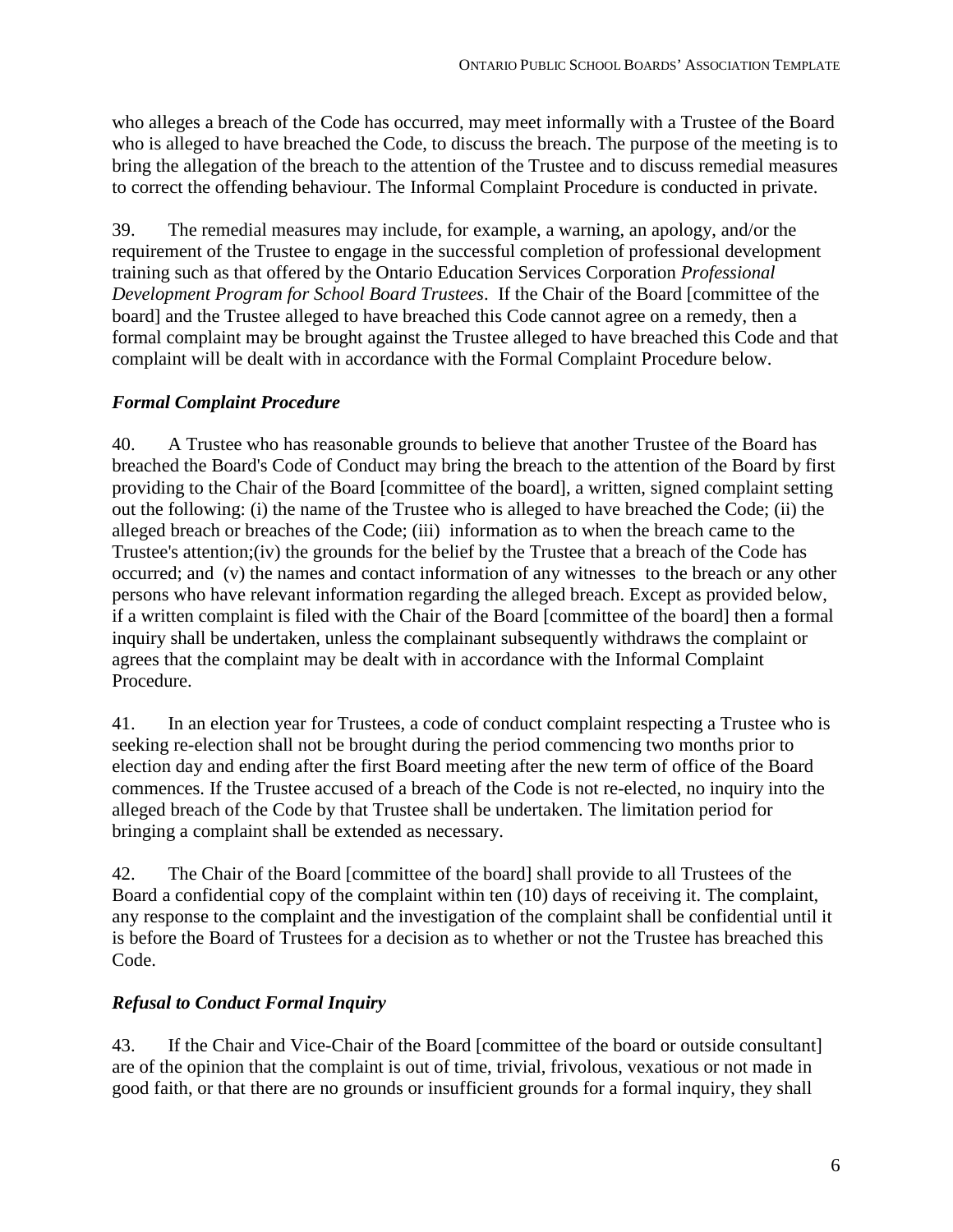prepare a confidential report to all the Trustees of the Board stating their opinion and the rationale for it. The Trustee who is alleged to have breached the Code of Conduct shall not vote on the resolution. If the opinion is adopted by the Board of Trustees a formal inquiry shall not be conducted.

44. If the Chair and Vice-Chair of the Board cannot agree on the above then a full formal inquiry shall be conducted. [Delete this paragraph if decision made by a committee of the board, outside consultant or whole board of trustees]

45. If an allegation of a breach of the Code of Conduct on its face is with respect to the noncompliance with a more specific Board Policy with a separate complaint procedure, the allegation shall be processed under that procedure.

# *Steps of Formal Inquiry*

46. If a formal inquiry of an allegation of a breach of the Code of Conduct is undertaken, it shall be done by the Chair and Vice-Chair of the Board [committee of the board or outside consultant], if appropriate, or any two of the Chair, Vice-Chair and the alternate Trustees, or an outside consultant chosen by the Chair and Vice-Chair [the whole board of trustees]. [If a board decides to use a committee of the board or an outside consultant then this section will have to be amended accordingly.]

47. Regardless of who undertakes the formal inquiry the following steps shall be followed.

## 48. **The** *Statutory Powers Procedure Act* **does not apply to anything done regarding the Enforcement of this Code of Conduct**. No formal trial-type hearing will be conducted.

49. Procedural fairness shall govern the formal inquiry.The formal inquiry will be conducted in private.

50. The formal inquiry may involve both written and oral statements by any witnesses, the Trustee bringing the complaint and the Trustee who is alleged to have breached the Code of Conduct.

51. The Trustee who is alleged to have breached the Code of Conduct shall have an opportunity to respond to the allegations both in a private meeting with the person(s) undertaking the formal inquiry and in writing.

52. It is expected that the formal inquiry will be conducted within 90 calendar days of the receipt of the written response to the complaint. If a longer period of time is required to complete the inquiry, the reason for the extension shall be explained in the final report to the Board. The Trustee who is alleged to have breached the Code of Conduct shall provide a written response to the allegations within 10 days of receiving the written allegation, or such extended period of the time as the investigators deem appropriate in the circumstance.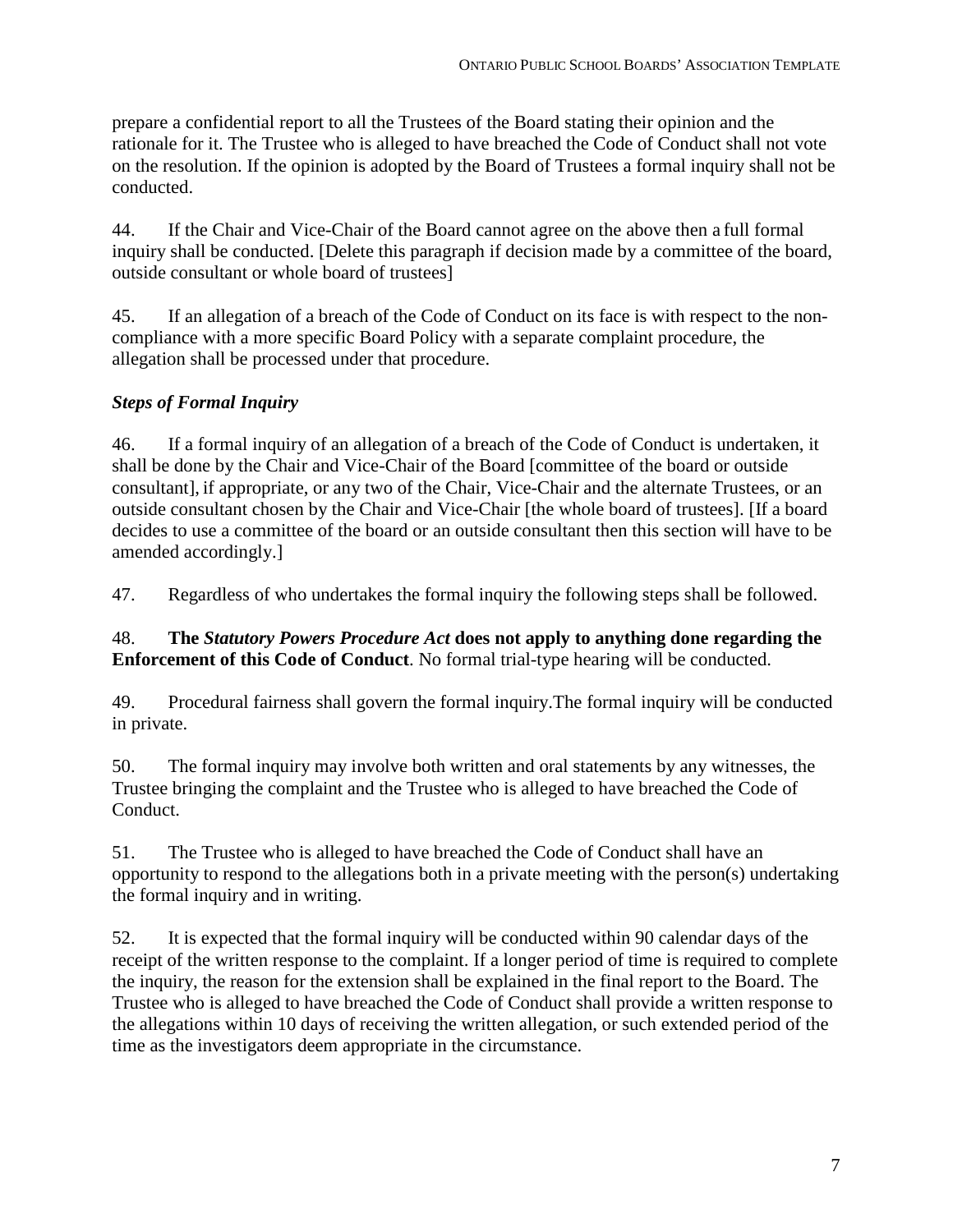53. If the Trustee who is alleged to have breached the Code of Conduct refuses to participate in the formal inquiry, the formal inquiry will continue in his/her absence.

54. The final report shall outline the finding of facts and a recommendation or opinion as to whether the Code of Conduct has been breached.

55. If the Chair and Vice-Chair of the Board when conducting the formal inquiry cannot agree on the final finding of facts, it shall be referred to an outside investigator to complete the formal inquiry. [This paragraph would be deleted if inquiry only done by a committee or outside consultant]

## *Suspension of Formal Inquiry*

56. If the investigators, when conducting the formal inquiry, discover that the subject-matter of the formal inquiry is being investigated by police, that a charge has been laid, or is being dealt with in accordance with a procedure established under another *Act*, the formal inquiry shall be suspended until the police investigation, charge or matter under another Act has been finally disposed of. This shall be reported to the rest of the Board of Trustees.

# *Decision*

57. The final report shall be delivered to the Board of Trustees, and a decision by the Board of Trustees as to whether or not the Code of Conduct has been breached and the sanction, if any, for the breach shall be made as soon as practical after receipt of the final report by the Board.

58. Trustees shall consider only the findings in the final report when voting on the decision and sanction. No Trustee shall undertake their own investigation of the matter.

59. If the Board of Trustees determine that there has been no breach of the Code of Conduct or that a contravention occurred, although the Trustee took all reasonable measures to prevent it, or that a contravention occurred that was trivial, or committed through inadvertence, or an error of judgment made in good faith, no sanction shall be imposed.

60. **The determination of a breach of the Code of Conduct and the imposition of a sanction** with respect to a complaint investigated in accordance with the Formal Complaint Procedure **must be done by resolution of the Board at a meeting of the Board, and the vote on the resolution shall be open to the public. The resolutions shall be recorded in the minutes of the meeting.** The reasons for the decision shall be recorded in the minutes of the meeting. Both resolutions shall be decided by a vote of at least 2/3 of the Trustees of the Board present and voting.

61. **Despite s. 207 (1) of the** *Education Act***, the part of the meeting of the Board during which a breach or alleged breach of the Board's Code of Conduct is considered may be closed to the public when the breach or alleged breach involves any of the matters described in clauses 207(2) (a) to (e) being:**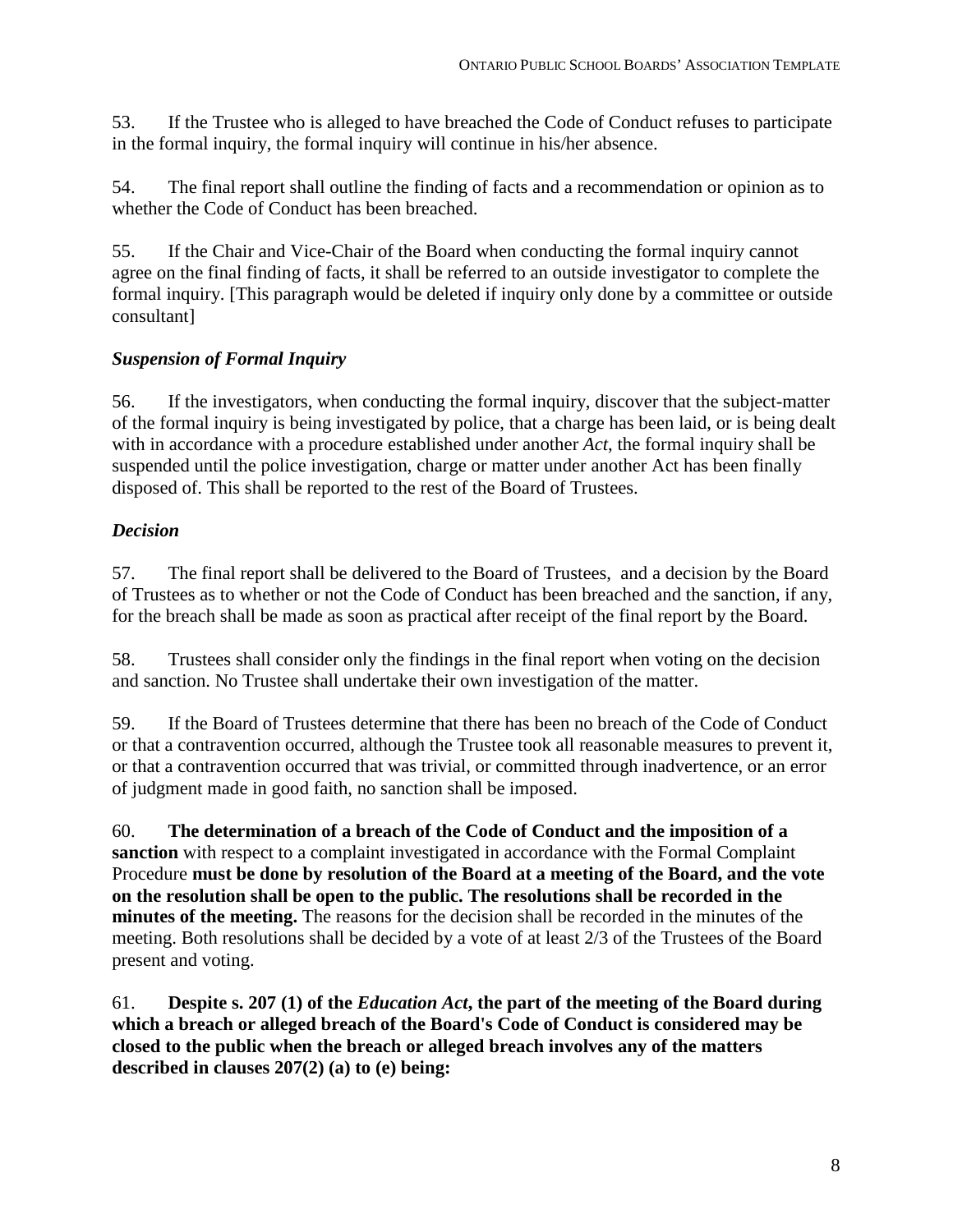- (a) **the security of the property of the board;**
- (b) **the disclosure of intimate, personal or financial information in respect of a member of the board or committee, an employee or prospective employee of the board or a pupil or his or her parent or guardian;**
- (c) **the acquisition or disposal of a school site;**
- (d) **decisions in respect of negotiations with employees of the board; or**
- (e) **litigation affecting the board.**

62. **The Trustee who is alleged to have breached the Code of Conduct shall not vote on a resolution to determine whether or not there is a breach or the imposition of a sanction.** The Trustee who brought the complaint to the attention of the Board may vote on those resolutions.

63. The Trustee who is alleged to have breached the Code of Conduct may be present during the deliberations regarding the above but shall not participate in the deliberations, and shall not be required to answer any questions at that meeting.

64. The Trustee who is alleged to have breached the Code of Conduct shall not in any way, after the final report is completed, influence the vote on the decision of breach or sanction, except as permitted below after these decisions have been made.

#### *Sanctions*

[School Boards that have First Nation Trustees appointed to their board should have regard for Ontario Regulation 462/97 *First Nations Representation on Boards.* This Regulation provides that appointed First Nation Trustees are deemed to be elected members of the board. While this means that a Trustee Code of Conduct and the Enforcement provisions would apply equally to First Nation Trustees, school boards should have regard for the fact that the Regulation expressly provides that First Nation Trustees represent the interests of the First Nation students of that school board. School boards should consider taking this fact into consideration when imposing any sanction for a breach of the Code of Conduct by a First Nation's Trustee. For example, the Board should consider this fact when considering a sanction of barring a First Nation's Trustee from a board or committee meeting. If a matter to be considered at a meeting engages the interest of First Nation students then is a sanction to exclude a First Nation's Trustee from that meeting appropriate? As a result, school boards with First Nation Trustees may consider adding a provision to their Trustee Code of Conduct that provides for a consideration of the role of a First Nation's Trustee when imposing any sanction for a breach of the Code of Conduct. Note: Terminology varies across the province with some boards using First Nations Trustees, Indigenous Trustees, or a Trustee to Represent the Interests of Indigenous Students]

#### 65. **If the Board determines that the Trustee has breached the Board's Code of Conduct, the Board may impose one or more of the following sanctions:**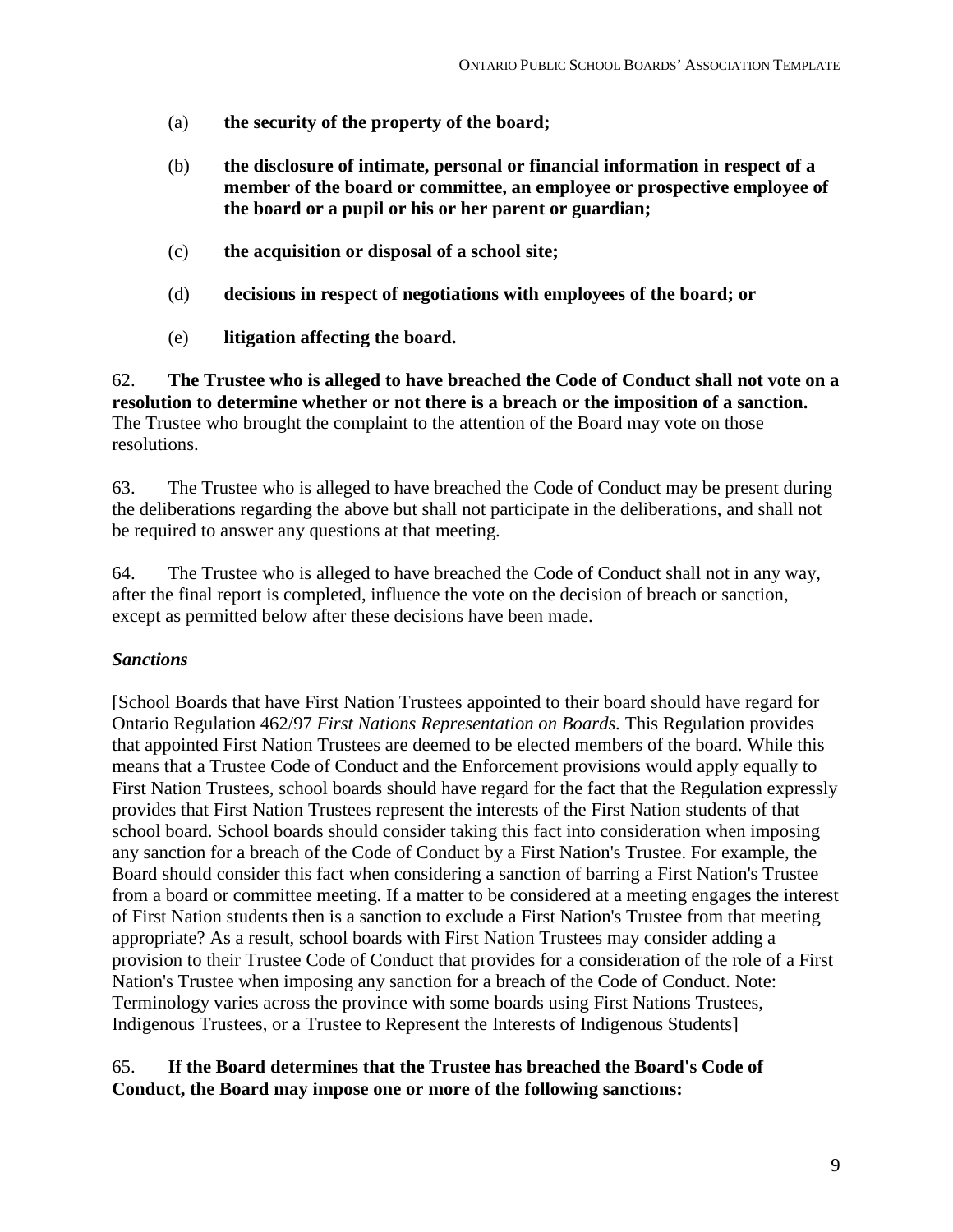- (a) **Censure of the Trustee.**
- (b) **Barring the Trustee from attending all or part of a meeting of the Board or a meeting of a committee of the Board.**
- (c) **Barring the member from sitting on one or more committees of the Board, for the period of time specified by the Board.**

66. The Board shall not impose a sanction which is more onerous than the above but may impose one that is less onerous such as a warning or a requirement that the Trustee successfully complete specified professional development courses at the expense of the Board. The Board has no power to declare the Trustee's seat vacant.

67. **A Trustee who is barred from attending all or part of a meeting of the Board or a meeting of a committee of the Board is not entitled to receive any materials that relate to that meeting or that part of the meeting and that are not available to members of the public.**

68. **The imposition of a sanction barring a Trustee from attending all or part of a meeting of the Board shall be deemed to be authorization for the Trustee to be absent from the meeting** and therefore, not in violation of the *Education Act* regarding absences from meetings.

#### *Reconsideration*

69. **If the Board determines that a Trustee has breached the Board's Code of Conduct the Board shall,**

- (a) **give the Trustee written notice of the determination,** the reasons for the decision **and any sanction imposed by the Board;**
- (b) **the notice shall inform the Trustee that he or she may make written submissions to the Board in respect of the determination or sanction by the date specified in the notice that is at least fourteen (14) days after the notice is received by the Trustee; and**
- (c) **consider any submissions made by the Trustee and shall confirm or revoke the determination or sanction within 14 days after the submissions are received.**

70. **If the Board revokes a determination, any sanction imposed by the Board is revoked.**

71. **If the Board confirms a determination, the Board shall, within the fourteen (14) days above, confirm, vary or revoke the sanction.**